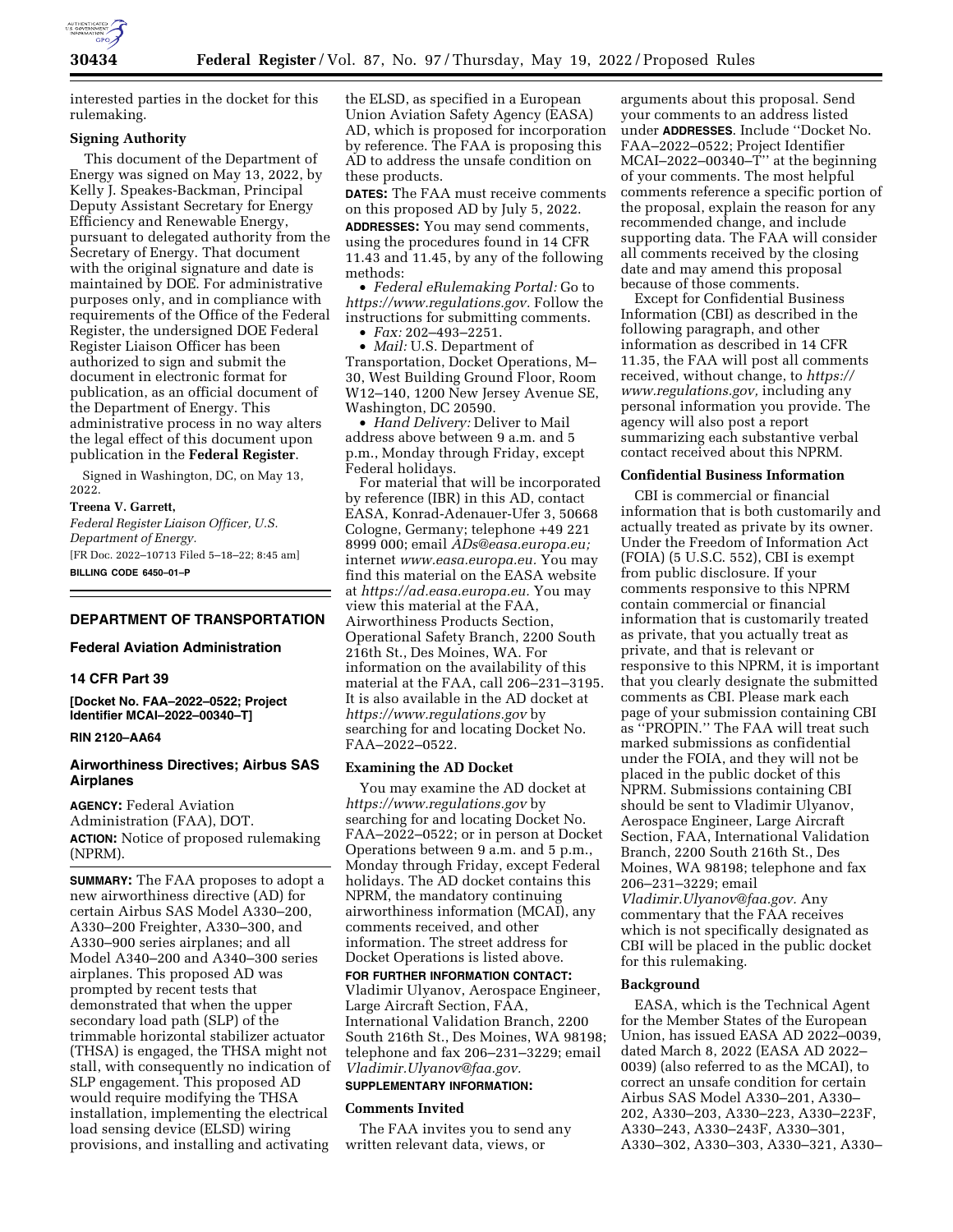322, A330–323, A330–341, A330–342, A330–343, and A330–941 airplanes; and all Model A340–211, A340–212, A340– 213, A340–311, A340–312, and A340– 313 airplanes.

The trimmable horizontal stabilizer actuator (THSA) has a fail-safe design: Each attachment, upper and lower, has two load paths, a normally loaded primary load path (PLP) and a secondary load path (SLP); the SLP is engaged only in case of PLP rupture. When the SLP is engaged, the design purpose was to generate a stall of the THSA by friction and to detect a stall by the position monitoring with an indication provided to the flight crew. This proposed AD was prompted by recent tests that demonstrated that when the upper SLP is engaged, the THSA might not stall, with consequently no indication of SLP engagement. The FAA is proposing this AD to prevent damage on the upper THSA SLP attachment, with consequent mechanical disconnection of the THSA, possibly resulting in loss of control of the airplane. See the MCAI for additional background information.

### **Related Service Information Under 1 CFR Part 51**

EASA AD 2022–0039 specifies procedures for modification to the THSA by installation and activation of the electrical load sensing device (ELSD), and installation of the wiring provisions for the ELSD. The installation and activation of the ELSD include installation of the ELSD on the THSA, modification of the electrical harness, and modification of the circuit breaker in the auxiliary power unit

(APU) control box. The installation of the wiring provisions for the ELSD includes modifying the structure at frame 87, installing the brackets at frame 87, installing the electrical dummy connectors, rerouting the wire between frame 56 and frame 69, modifying the circuit breaker box, modifying the electrical harness, and rerouting the wiring. This material is reasonably available because the interested parties have access to it through their normal course of business or by the means identified in the **ADDRESSES** section.

### **FAA's Determination**

These products have been approved by the aviation authority of another country and are approved for operation in the United States. Pursuant to the FAA's bilateral agreement with the State of Design Authority, it has notified the FAA of the unsafe condition described in the MCAI referenced above. The FAA is issuing this NPRM after determining that the unsafe condition described previously is likely to exist or develop in other products of these same type designs.

### **Proposed AD Requirements in This NPRM**

This proposed AD would require accomplishing the actions specified in EASA AD 2022–0039 described previously, except for any differences identified as exceptions in the regulatory text of this proposed AD.

### **Explanation of Required Compliance Information**

In the FAA's ongoing efforts to improve the efficiency of the AD

process, the FAA developed a process to use some civil aviation authority (CAA) ADs as the primary source of information for compliance with requirements for corresponding FAA ADs. The FAA has been coordinating this process with manufacturers and CAAs. As a result, the FAA proposes to incorporate EASA AD 2022–0039 by reference in the FAA final rule. This proposed AD would, therefore, require compliance with EASA AD 2022–0039 in its entirety through that incorporation, except for any differences identified as exceptions in the regulatory text of this proposed AD. Using common terms that are the same as the heading of a particular section in EASA AD 2022–0039 does not mean that operators need comply only with that section. For example, where the AD requirement refers to ''all required actions and compliance times,'' compliance with this AD requirement is not limited to the section titled ''Required Action(s) and Compliance Time(s)'' in EASA AD 2022–0039. Service information required by EASA AD 2022–0039 for compliance will be available at *<https://www.regulations.gov>* by searching for and locating Docket No. FAA–2022–0522 after the FAA final rule is published.

### **Costs of Compliance**

The FAA estimates that this proposed AD would affect 120 airplanes of U.S. registry. The FAA estimates the following costs to comply with this proposed AD:

### ESTIMATED COSTS FOR REQUIRED ACTIONS

| Labor cost | Parts cost      | Cost per<br>product | Cost on U.S.<br>operators |
|------------|-----------------|---------------------|---------------------------|
|            | Up to $$23,000$ | \$27,845            | \$3,341,400               |

### **Authority for This Rulemaking**

Title 49 of the United States Code specifies the FAA's authority to issue rules on aviation safety. Subtitle I, section 106, describes the authority of the FAA Administrator. Subtitle VII: Aviation Programs, describes in more detail the scope of the Agency's authority.

The FAA is issuing this rulemaking under the authority described in Subtitle VII, Part A, Subpart III, Section 44701: General requirements. Under that section, Congress charges the FAA with promoting safe flight of civil aircraft in air commerce by prescribing regulations for practices, methods, and

procedures the Administrator finds necessary for safety in air commerce. This regulation is within the scope of that authority because it addresses an unsafe condition that is likely to exist or develop on products identified in this rulemaking action.

### **Regulatory Findings**

The FAA determined that this proposed AD would not have federalism implications under Executive Order 13132. This proposed AD would not have a substantial direct effect on the States, on the relationship between the national Government and the States, or on the distribution of power and

responsibilities among the various levels of government.

For the reasons discussed above, I certify this proposed regulation:

(1) Is not a ''significant regulatory action'' under Executive Order 12866,

(2) Would not affect intrastate aviation in Alaska, and

(3) Would not have a significant economic impact, positive or negative, on a substantial number of small entities under the criteria of the Regulatory Flexibility Act.